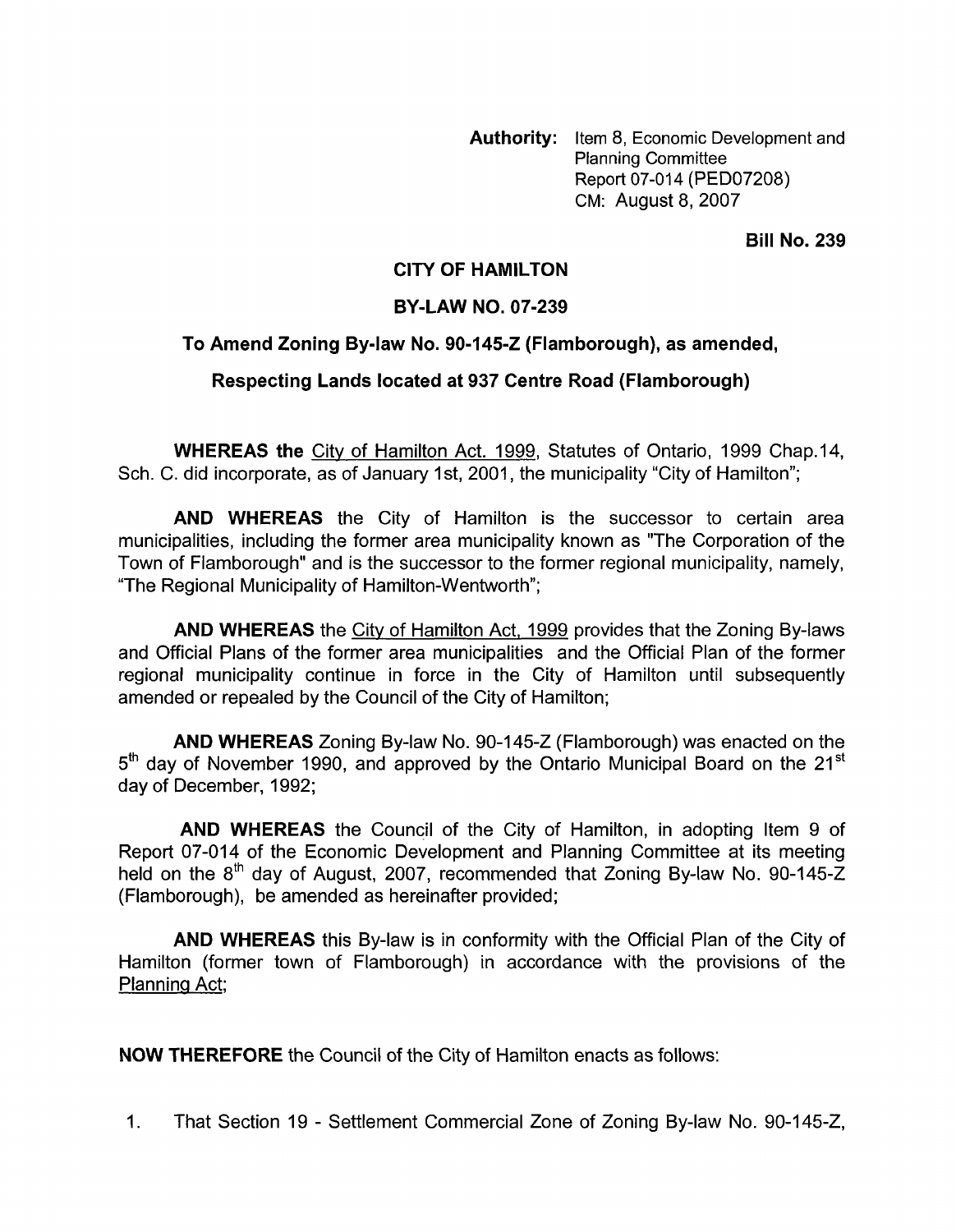By-law respecting 937 Centre Road, Flamborough Page 2 of 3

as amended, is hereby further amended by deleting Subsection 19.3.17 - "SC-17" in its entirety and replacing it with the following:

"1 9.3.1 7 "SC-17" (See Schedule Number A-28)

Permitted Use:

- (a) Any use permitted in an SC Zone.
- (b) A commercial school.

Zone Provisions:

- (a) All other zone provisions of Subsection 19.2 shall apply."
- 2. That the Clerk is hereby authorized and directed to proceed with the giving of notice of the passing of this By-law, in accordance with the Planning Act.

**PASSED and ENACTED** this 8<sup>th</sup> day of August, 2007.

**n**  Fred Eisenberger

**Kevin Christensen** Mayor City Clerk

ZAC-07-025